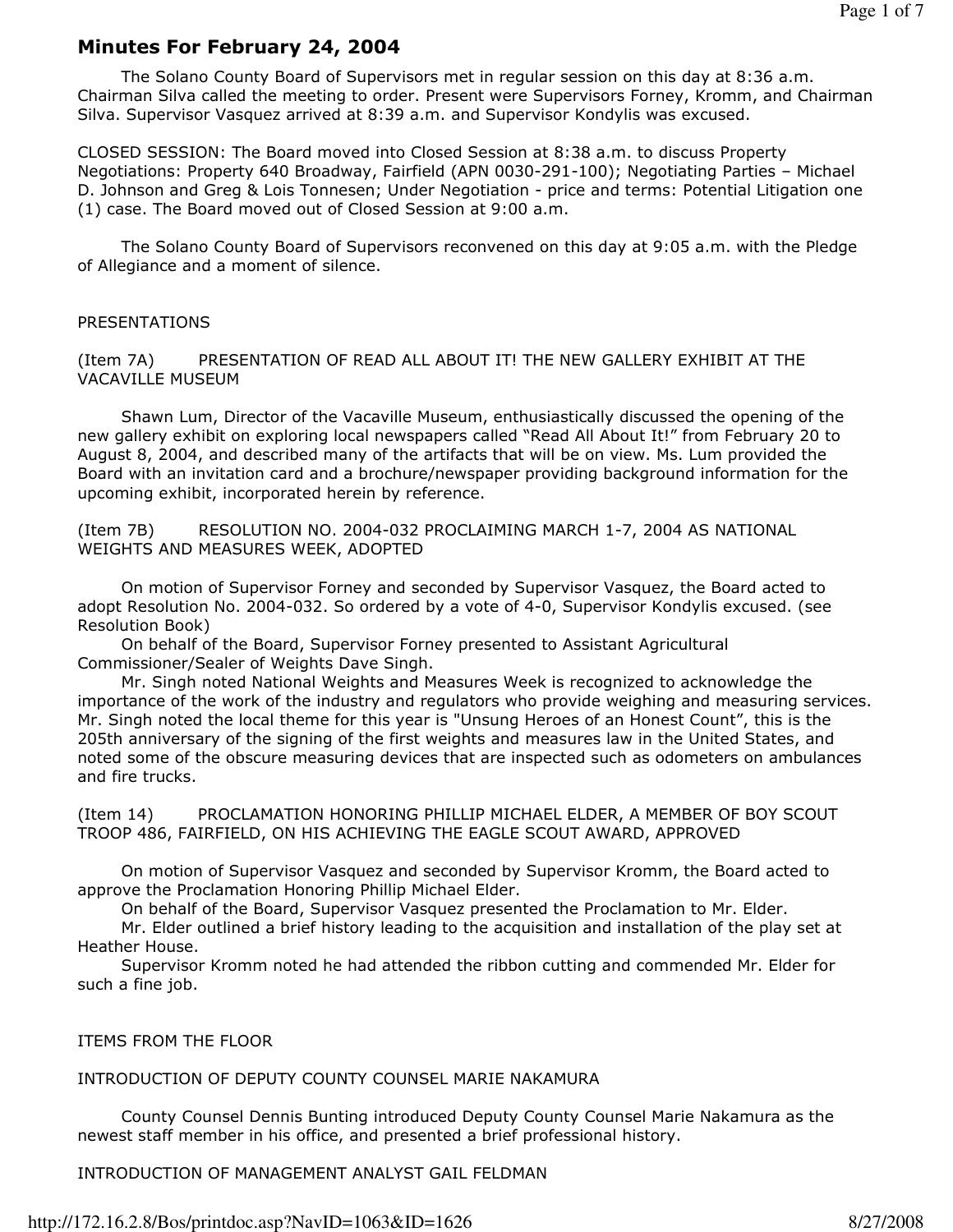County Administrator Michael Johnson introduced Gail Feldman as the newest addition to his staff. Mr. Johnson also outlined the professional history and extensive governmental experience.

# APPROVAL OF AGENDA

On motion of Supervisor Kromm and seconded by Supervisor Forney, the Board acted to approve the submitted Agenda, incorporated herein by reference, with the following modifications:

(Item 14) Approval of a proclamation honoring Phillip Michael Elder, a member of Boy Scout Troop 486, Fairfield, on his achieving the Eagle Scout award, moved from the Consent Calendar and to presentations.

(Item 20) Approve a site lease agreement with Metro PCS to construct and operate a wireless communication site at the Nut Tree Airport for a 5-year initial term with four 5-year renewal terms and initial payment to the county of \$500 per month; authorize the Transportation Director to sign the agreement, removed from the Agenda.

So ordered by a vote of 4-0, Supervisor Kondylis excused.

## CONSENT CALENDAR

(Item 13) MINUTES OF THE BOARD OF SUPERVISORS MEETING OF JANUARY 27, 2004; IN-HOME SUPPORTIVE SERVICES JANUARY 27, 2004, as outlined in the Agenda Submittal from the Clerk of the Board dated February 24, 2003, incorporated herein by reference, approved.

(Item 15) PAUL WIESE APPOINTED AS THE INTERIM DIRECTOR OF TRANSPORTATION AND INTERIM GENERAL MANAGER OF THE RURAL NORTH VACAVILLE WATER DISTRICT, as outlined in the Agenda Submittal from County Administrator's Office dated February 24, 2004, incorporated herein by reference, approved.

(Item 16) BIENNIAL AUDIT FOR THE MONTEZUMA FIRE PROTECTION DISTRICT, as outlined in the Agenda Submittal from County Counsel dated February 24, 2004, incorporated herein by reference, approved.

(Item 17) AMENDMENT TO RENTAL AGREEMENT FOR 823 JEFFERSON STREET, FAIRFIELD, RE OFFICE SPACE FOR THE OFFICE OF INFORMATION TECHNOLOGY (ISD), as outlined in the Agenda Submittal from General Services dated February 24, 2004, incorporated herein by reference, approved and Chairman authorized to sign said contract on behalf of Solano County.

(Item 18) COUNTY TREASURER TO DEPOSIT PARTNERSHIP HEALTH PLAN OF CALIFORNIA FUNDS IN THE COUNTY TREASURY, as outlined in the Agenda Submittal from Treasurer/Tax Collector/County Clerk dated February 24, 2004, incorporated herein by reference, approved.

(Item 19) RESOLUTION NO. 2004-033 APPROVING THE SUBMISSION OF A GRANT APPLICATION TO THE U.S. DEPARTMENT OF HEALTH AND HUMAN SERVICES, adopted. (see Resolution Book)

### **ORDERS**

(Item 22) DISCUSSION AND CONSIDERATION OF ESTABLISHING A SISTER CITY RELATIONSHIP WITH THE CITY OF JI'AN, PEOPLE'S REPUBLIC OF CHINA

 County Administrator Michael Johnson discussed the interest of the City of Ji'an and the Chinese Consulate to further pursue a sister city relationship, and a possible visit to Ji'an City to investigate what the city and region have to offer demographically or from a marketing standpoint by people from the private sector that have expressed interest. Regina Yen from Vacaville is very interested in spearheading such a relationship.

Donald Tipton, Vallejo, noted opposition with pursuing such a venture, and feels that the time,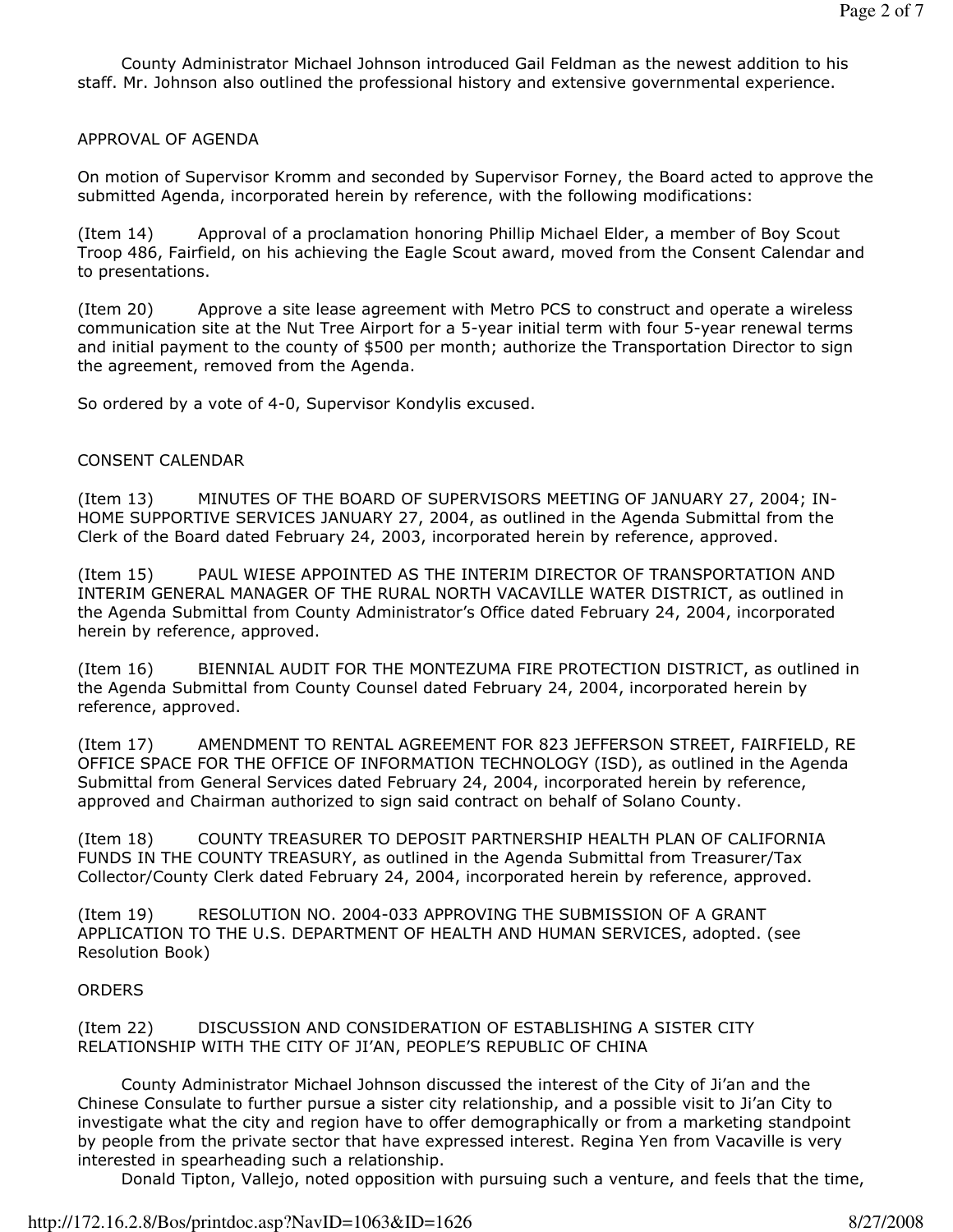effort and resources should be dedicated to the citizens of the County.

 Supervisor Kromm discussed a previous meeting with the Chinese Consulate in San Francisco in 2003 and the interest by them to have a relationship with a West Coast city, how the County is part of the world community, the benefits such a relationship could bring, the extensive Sister City Program in Vallejo, the need for local community participation, and encouraged the project move forward with the formation of a committee. Supervisor Kromm nominated Mrs. Yen to head the committee.

 Chairman Silva discussed sanctioned and non-sanctioned Sister City Programs feels with the two previous contacts it would be beneficial to put a small group together to visit the area to get an understanding at what may be compatible with Solano County. This would give the County the opportunity to reach out to local businesses, and noted the strong Chinese connection in this area. This would be a good outreach; it would bring the communities together, and feels it is worth exploring to add to this diverse area. Chairman Silva supports formation of a committee, and visiting Ji'an City in the near future.

 Supervisor Vasquez discussed how diverse Solano County is, and the opportunity to adopt a sister community, and supports beginning the process.

 Chairman Silva noted he would work with the County Administrator's Office to move this project forward.

(Item 23A) ORDINANCE NO. 1640 GRANTING A FRANCHISE TO SFPP, L.P. TO CONSTRUCT, MAINTAIN AND OPERATE A PIPELINE FOR THE TRANSPORTATION OF REFINED PETROLEUM PRODUCTS FOR ANY AND ALL PURPOSES IN, ALONG, ACROSS UPON AND UNDER THE STREETS, WAYS, ALLEYS, AND PLACES WITHIN THE UNINCORPORATED AREA OF THE COUNTY OF SOLANO AS PROVIDED UNDER SECTION 28-50(A) (6) OF THE SOLANO COUNTY CODE, ADOPTED

 Scheduled on the agenda for this day was consideration of a proposed ordinance that would grant a franchise to SFPP, L.P. to construct, maintain, and operate a pipeline for transport of refined petroleum products.

Chairman Silva opened the public hearing. As there was no one who wished to speak on this matter, the public hearing was closed.

On motion of Supervisor Kromm and seconded by Supervisor Vasquez, the Board acted to adopt Ordinance No. 1640. So ordered by a vote of 4-0, Supervisor Kondylis excused. (see Ordinance Book)

(Item 23B) RESOLUTION NO. 2004-034 AUTHORIZING ISSUANCE AND SALE OF ONE OR MORE SERIES OF COUNTY OF SOLANO TAXABLE PENSION OBLIGATION BONDS TO REFUND THE COUNTY'S PENSION OBLIGATION, AUTHORIZING THE FORMS OF AN INDENTURE, A SWAP AGREEMENT AND A BOND INSURANCE AGREEMENT, AND AUTHORIZING A VALIDATION ACTION AND OTHER MATTERS RELATING THERETO, ADOPTED

 Assistant County Administrator Darby Hayes reviewed the information contained in the Agenda Submittal from his department dated February 24, 2004, incorporated herein by reference, regarding the unfunded obligation owed to Public Employees Retirement System (PERS) and the conceptual approval of a Pension Obligation Bond. Mr. Hayes noted changes in the Indenture documents increasing the not to exceed amount to \$160 million from \$100 million.

Chairman Silva posed questions regarding the implications if the County does nothing, what happens when the investment portfolio for PERS improves and would the money be used to pay down the bonds, responding Mr. Hayes discussed if a POB was done to fund the entire unfunded actuarial liability and the financial picture improved, those funds should go to reducing rates on an annual basis. PERS would use the extra money to help pay the unfunded liability. The County should be able to realize savings by either paying off the bonds or using the funds to reduce the ongoing rates in the future. The benefits to the POB is to reduce rates from the 8 ¼% charged by PERS to a much lower rate by borrowing the money.

Responding to questions posed by Supervisor Kromm if POB's are widely used in California, and the validation suite, Shawn Turney, Hawkins, Delafield & Wood, noted that there have been about 50 POB's done over the last 10 years with some of the 37 Act Counties participating. The validation action is needed to be able to go to the Bond Market. Mr. Turney outlined the need to ensure the constitutional debt limits are abided by.

Supervisor Kromm discussed how complex this issue is, feels that a full presentation or workshop to the Board is needed to explain the intricacies on how we manage risk, how we manage the proceeds and investment returns, and what to do in a changing market when PERS goes back to a healthier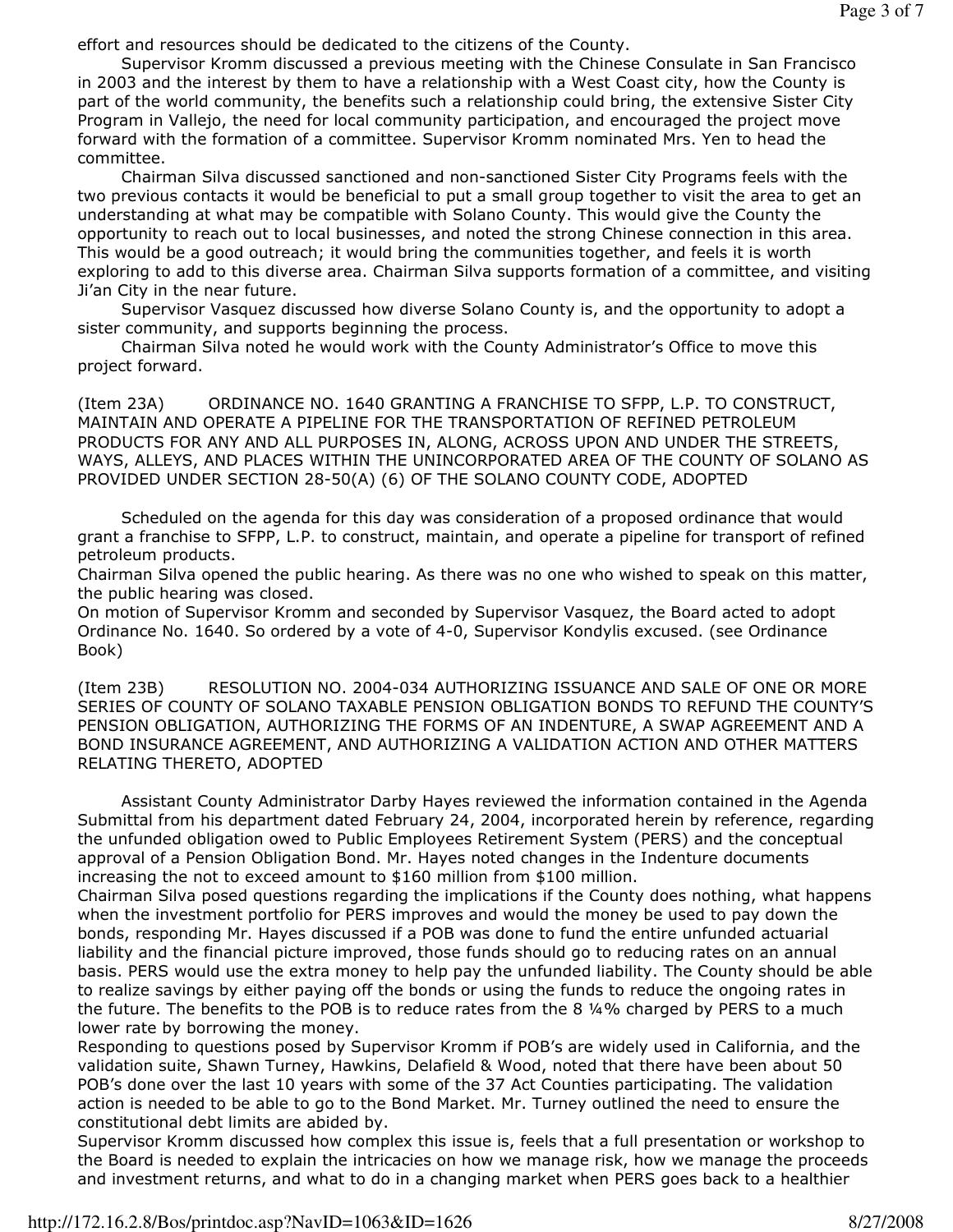situation, and endorses moving forward. Responding Mr. Hayes noted that a presentation would be feasible after the information is attained from PERS.

Rob Larkin, Lehman Brothers, noted this is a sequential process, and this will start the process going. If you do nothing without a validation in hand you do not have the option of refinancing. If you complete the validation and the market is not there or you change your mind for a policy reason, the validation will still remain into the future, as a perpetual option.

Supervisor Silva noted concern and wants to ensure the proceeds are used to eliminate the debt when PERS is in a better investment condition.

Responding to a question posed by supervisor Forney regarding the actuarial expiring, Mr. Hayes noted that the actuarial would expire, but the validation would not. Once the courts have said that it is in fact replacing one debt with a refinancing of that same debt, you do not have to go through that validation action again.

 On motion of Supervisor Kromm and seconded by Supervisor Forney, the Board acted to adopt Resolution No. 2004-034, to approve additional documents related to the financing, and to approve the consultant team, and to increase the not to exceed amount to \$160 million. So ordered by a vote of 4-0; Supervisor Kondylis excused.

(Item 23C) RESOLUTION NO. 2004-035 SUPPORTING THE NEGOTIATION AND EXECUTION OF PROJECT LABOR AGREEMENTS (PLA) ON CERTAIN CAPITAL IMPROVEMENT PROJECTS, ADOPTED

 Assistant County Administrator Darby Hayes reviewed the information contained in the Agenda Submittal from his department dated February 24, 2004, incorporated herein by reference, regarding support for PLAs for capitol improvement projects in excess of \$1 million. Mr. Hayes discussed review of each project in the price rage of \$1 million to \$10 million, and to require a PLA on projects over \$10 million involving the use of design/build project delivery.

 Chairman Silva discussed participation by non-union companies and the agreements to pay benefits to the union for the employees.

Responding Mr. Hayes noted this type of agreement would be done on a project by project basis, and discussed the arrangements for non-union workers working on the County Administration Center (CAC) project.

 Chairman Silva noted what a seamless operation this has been for the CAC building, and other benefits of the PLA.

 Mr. Hayes noted with the fast track projects with the CAC and the new Health and Social Services building that has gone smoothly to ensure the occupants are moved in on time.

 Responding to questions posed by Supervisor Kromm regarding participation by other counties with PLA's, Director of General Services Veronica Ferguson noted she had contacted other county General Service Directors regarding the use of a PLA noted the results as listed in the Agenda Submittal highlighting the fear that a PLA could increase costs by not allowing competitive pricing across the board, and feels it comes down to the relationship with labor unions and how well the County works with them. There is an exceptional relationship with labor in Solano County, and there have been no labor issues here on the projects using PLA's. If you have the right relationship, communicate clearly, and have a clear PLA you will be able to save time and money.

 County Architect Kanon Artiche noted the application of PLA's to buildings is relative new. Part of this is an educational process for counties; it is another layer of negotiations that could have time implications.

 Supervisor Kromm noted how positive the people involved with the project are, and feels the County has saved money with the PLA.

 Mr. Hayes noted that negotiations with the Napa-Solano Building Trades Council for the CAC agreement was focused on the major issues, and that many of the details fall under the union contracts and were not include in the PLA.

Chairman Silva commended Mr. Hayes for all the work and support to get this PLA in place.

 Supervisor Vasquez noted the importance of hiring local people, which has worked well with this PLA.

 Supervisor Forney feels that the good working relationships with labor and keeping the local people of our community employed is making this a success.

 Mr. Hayes noted it is incumbent on staff to ensure that even if there is a PLA that we are able to get the widest range of contractors and everyone has the ability to bid and work under the PLA conditions.

 There was a short discussion regarding using the design/build approach as a criteria for a PLA, meeting legal criteria, and doing an analysis on each project in cooperation with the Napa-Solano Building Trades Council to see if the project would meet the criteria for a PLA.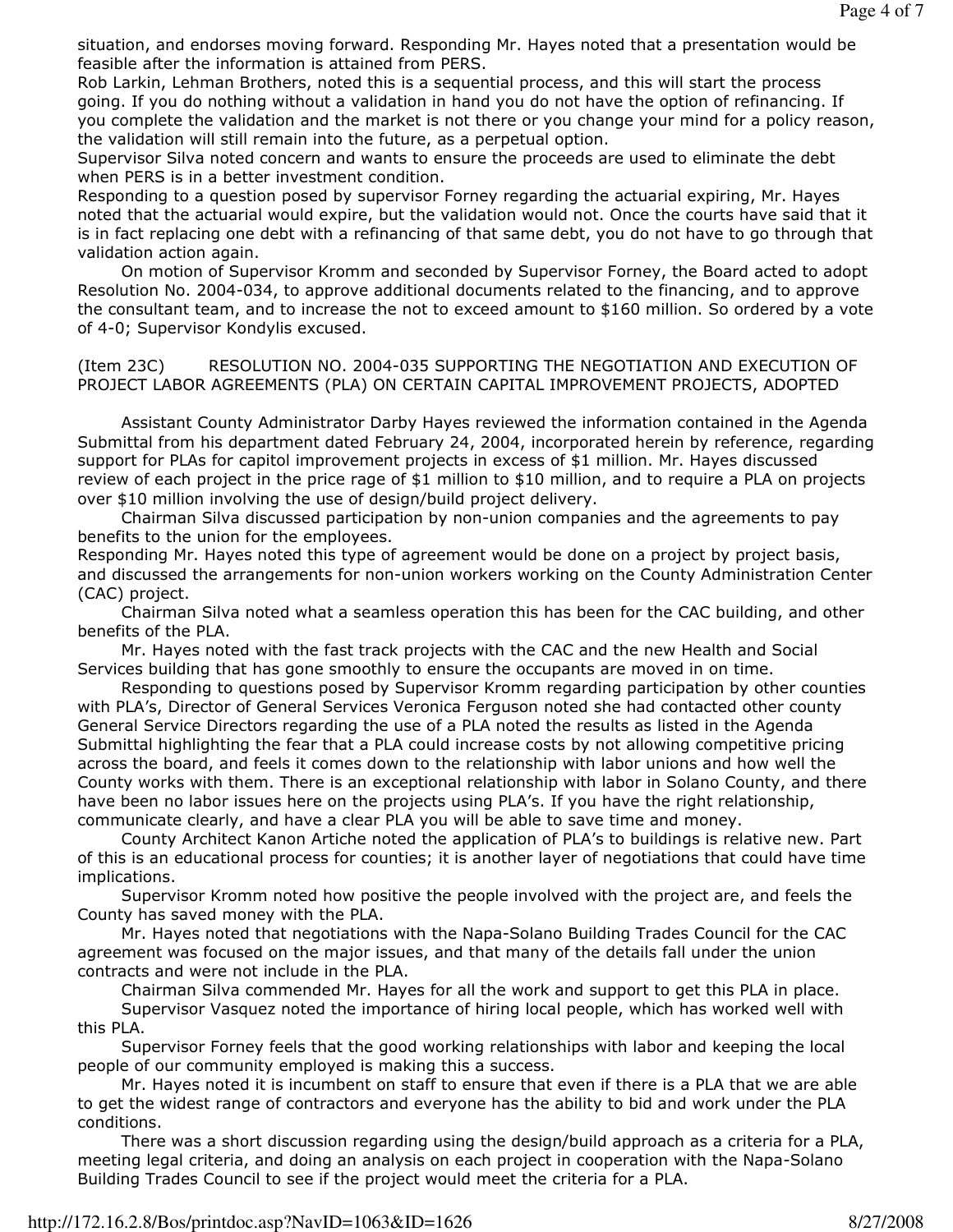Supervisor Kromm suggesting in point 2 in the resolution to remove the reference of \$10 million, concluding that any new construction project over \$1 million County staff would review the project to see if a PLA should be used.

 Lou Franchimon, Napa-Solano Building Trades, thanked the Board for support for Project Labor Agreements, and feels the Board will be happy with how well PLA's work, and noted how unique this project has been.

 On motion of Supervisor Kromm and seconded by Supervisor Vasquez, the Board acted to adopt Resolution No. 2004-034, to approve additional documents related to the financing, to approve the consultant team, and to include the language changes that on projects of \$1 million or more the analysis will be done to see if it meets the criteria for a PLA. So ordered by a vote of 4-0; Supervisor Kondylis excused.

(Item 24) UPDATED SOLANO COUNTY 5-YEAR CAPITAL FACILITIES IMPROVEMENT PLAN FOR FISCAL YEARS 2003/2004 – 2007/2008, APPROVED

 County Architect Kanon Artiche reviewed the information contained in the Agenda Submittal from his department dated February 24, 2004, incorporated herein by reference, regarding the annual update of the 5-Year Capital Facilities Improvement Plan.

 Supervisor Kromm suggested included in future reports the projects that have been accomplished over the year, and questioned when the new Animal Care facility would be available, and regarding funding for deferred maintenance, Mr. Artiche noted the Certificate of Occupancy was issued on Friday February 20, 2004 for the Animal Care Spay and Neuter Clinic, and that the program should be up and running by March 15th. Dedicated funding for maintenance has been a real challenge, and Mr. Artiche discussed prioritizing that deferred maintenance and working with the County Administrator's Office to effectively address the deferred maintenance backlog.

 Responding to a request by Supervisor Vasquez, Mr. Artiche reviewed the radio system infrastructure to address critical linkages are in place to ensure public health and safety protection in case of an emergency. Mr. Hayes outlined the problems of public agencies to communicate with each other and the plans to get all agencies in the County on the same radio frequencies.

 Chairman Silva opened the public hearing, as there was no one who wished to speak, the pubic hearing was closed.

 On motion of Supervisor Kromm and seconded by Supervisor Vasquez, the Board acted to approve the updated County 5-Year Capital Facilities Improvement Plan for FY 2003/2004 through 2007/2008. So ordered by a vote of 4-0; Supervisor Kondylis excused.

(Item 25) AGREEMENTS FOR SUBSTANCE ABUSE TREATMENT SERVICES WITH ARCHWAY RECOVERY SERVICES, BI-BETT, INC. (DETOX), CORNERSTONE, DIXON FAMILY SERVICES, GENESIS HOUSE, HEALTHY PARTNERSHIPS, INC., HOUSE OF ACTS, PHARMATOX, RIO VISTA CARE, BI-BETT, INC. (RECOVERY COMM), BI-BETT, INC. (SHAMIA), DIXON FAMILY SERVICES, HEALTHY PARTNERSHIPS, INC., HOUSE OF ACTS, PHOENIX PROGRAMS, RIO VISTA CARE, YOUTH & FAMILY SERVICES, APPROVED

 Substance Abuse Administrator Dale Royer reviewed the information contained in the Agenda Submittal from his department dated February 24, 2004, incorporated herein by reference, regarding updating substance abuse treatment services for the period March 1, 2004 through June 30, 2005, and noted that after the assumptions have been tested the department would be back for agreement changes.

 Responding to questions posed by Supervisor Kromm regarding the funding amounts for two fiscal years, State funding, comparison of services for in-patient to residential, and proficiency of service by the providers, Mr. Royer noted the agreements are for 16 months covering two fiscal years. The Proposed State budget allocations are basically projected on a status quo basis, and Mr. Royer noted these agreements are now fee for service agreements, the initial outcomes are based on the National Institute of Drug Abuse (NIDA) Principles of Drug Treatment Standard and further outlined that criteria. Mr. Royer discussed the formation of the Quality Committee that will address quality assurance and improvement and will give the opportunity for comparisons and set standards for providers.

 On motion of Supervisor Vasquez and seconded by Supervisor Forney, the Board acted to approve the above noted agreements. So ordered by a vote of 4-0; Supervisor Kondylis excused.

(Item 26) UPDATE ON THE PROGRESS FOR TESTING FOR SEXUALLY TRANSMITTED DISEASES AND TUBERCULOSIS AT JUVENILE HALL, RECEIVED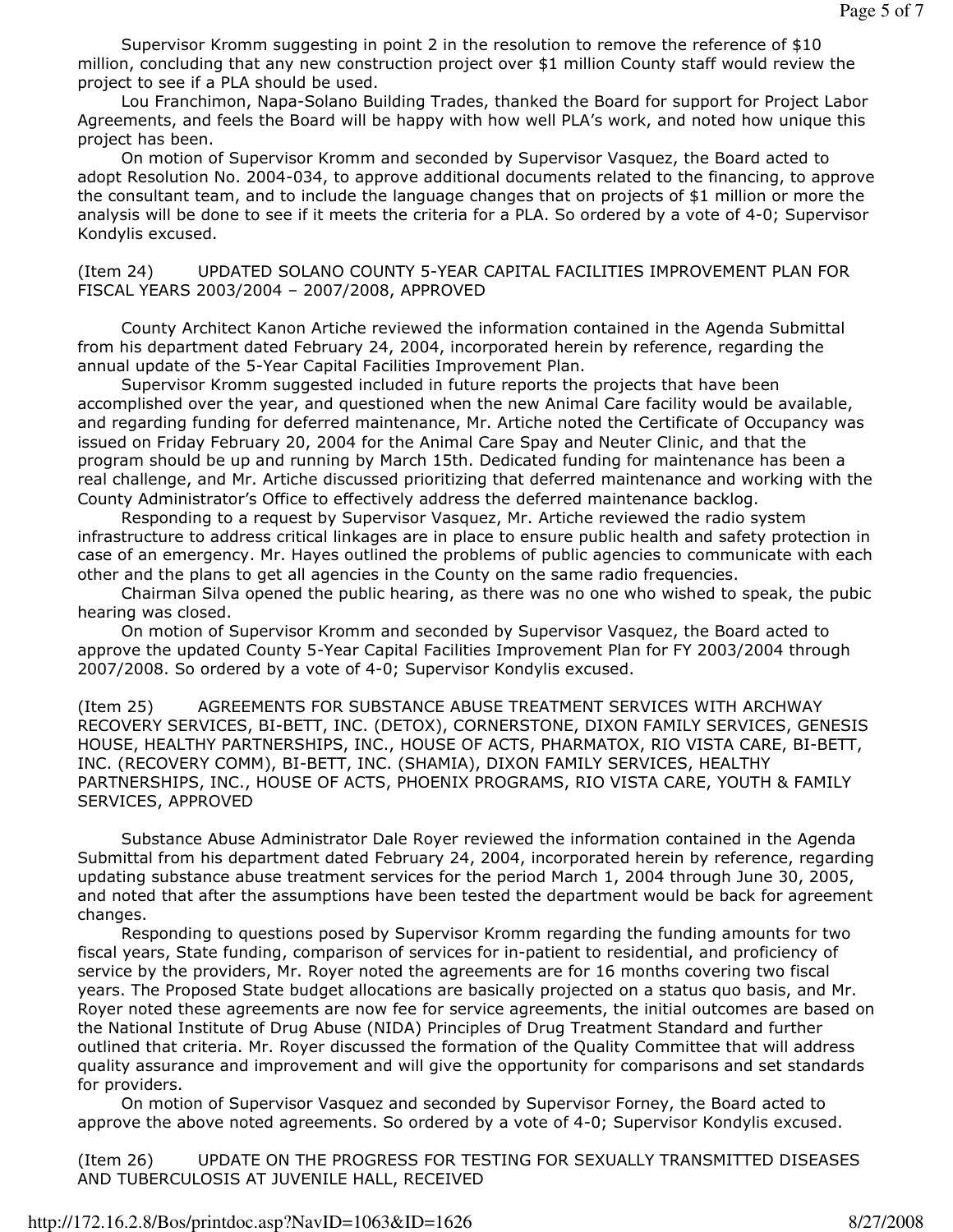The Board was provided with an Agenda Submittal from the Probation Department dated February 24, 2004, incorporated herein by reference, regarding testing for sexually transmitted diseases and tuberculosis at Juvenile Hall.

Elinor Irvin, Supervising Nurse at Juvenile Hall, provided the Board with a packet of information relative to treatment services at the hall, voiced concern for the safety of the children in Juvenile Hall, with the release of the medical staff from the hall, and feels their positions were deleted due to costs that were not under their control. Ms. Irvin discussed difficulties in obtaining specimens, and staffing shortages over the years.

Chief Probation Officer Gemmi Grossi noted meeting with Interim Public Health Director Mark Maus, Juvenile Hall staff, and staff from the Public Health Department to address the testing issue. Dr. Maus noted his recommendation relative to communicable disease control at Juvenile Hall is based on the Community and National Standard. The recommendation is that all girls between 16 and 26 be tested for chlamydia as part of the screening. The controversy is to do chlamydia testing at intake for all girls. Dr. Maus recommended going with the CMFG Contract as it exists, but work together to develop a plan to screen for chlamydia at intake and to return to the Board near the end of the year with a final recommendation.

Ms. Grossi noted direction has been give for Juvenile Hall Administration to meet and confer with the union regarding the Group Counselors taking the sample at intake. CFMG has voiced concerns with attaining the California Medical Association (CMA) accreditation as required in the contract, which does not sanction non-medical professionals taking samples, and another option may have to be considered. After the meet and confer process has been completed and there is some history with staff at intake we will meet again as a group to evaluate the situation and to come back to the Board with a final recommendation.

 Responding to questions posed by Supervisor Kromm regarding 100% testing for chlamydia, the status of current chlamydia testing, rate of infection in the Hall, Dr. Maus noted it is the goal to have 100% testing and will strive to attain that goal, and we also need to recognize that the girls have the right to refuse the test. Currently about 51% of all the girls are being tested. The overall County rate is just below 3% for chlamydia, in the Hall it is running at 9% for the girls. Boys are running less than 3%, and there are no national recommendations for testing for them. In the Title 15 standards of care in Correctional Facilities it does recognize that non-medical personnel can participate in parts of healthcare. The question is can we increase the testing without increasing medical staff.

 Responding to questions posed by Supervisor Kromm regarding increasing current chlamydia testing, Ms. Grossi feels one way to increase the testing is to have the Group Counselors run the test at intake, the test is done with a urine sample. The Board of Corrections does not require 100% testing, it does require medical testing be done within 96 hours of admission, but there is also mention of Public Health Officer's standards. We are within standards, but Dr. Maus would like a higher standard than the Board of Corrections requires. The report was received.

(Item 27) ROAD IMPROVEMENT PLAN FOR FY2003-04 THROUGH FY2007-08 RECEIVED

 Donald Tipton, Vallejo, voiced concern that the Homeacres area is not receiving a fair share of the Road Fund money. Funds from the Homeacres Settlement Program are being used for road projects. Mr. Tipton requested the matter be continued until the matter can be resolved.

 Interim Director of Transportation Paul Wiese reviewed the information contained in the Agenda Submittal from his department dated February 24, 2004, incorporated herein by reference, regarding the 5-year Road Improvement Plan, highlighting the projects scheduled for this year that do include projects in the Homeacres and Starr Subdivision areas in Vallejo.

 Responding to questions posed by Supervisor Kromm regarding allocation of funding for projects, Mr. Wiese noted most projects require a local match, the County has not put in the local match in the Homeacres Settlement Program because there is sufficient funding available through the program, and that many of the roads in that area are not in bad enough condition to require an overlay. The proposed repairs will put those roads in better condition than most other County roads.

 There was a brief discussion of the Winters Bridge, the Homeacres Improvement Program and replacement of storm drains by Vallejo Sanitation and Flood Control District.

The report was received.

(Item 28) RESOLUTION NO. 2004-036 APPROVING MINOR SUBDIVISION MS-03-03 ALBERT LEDERER